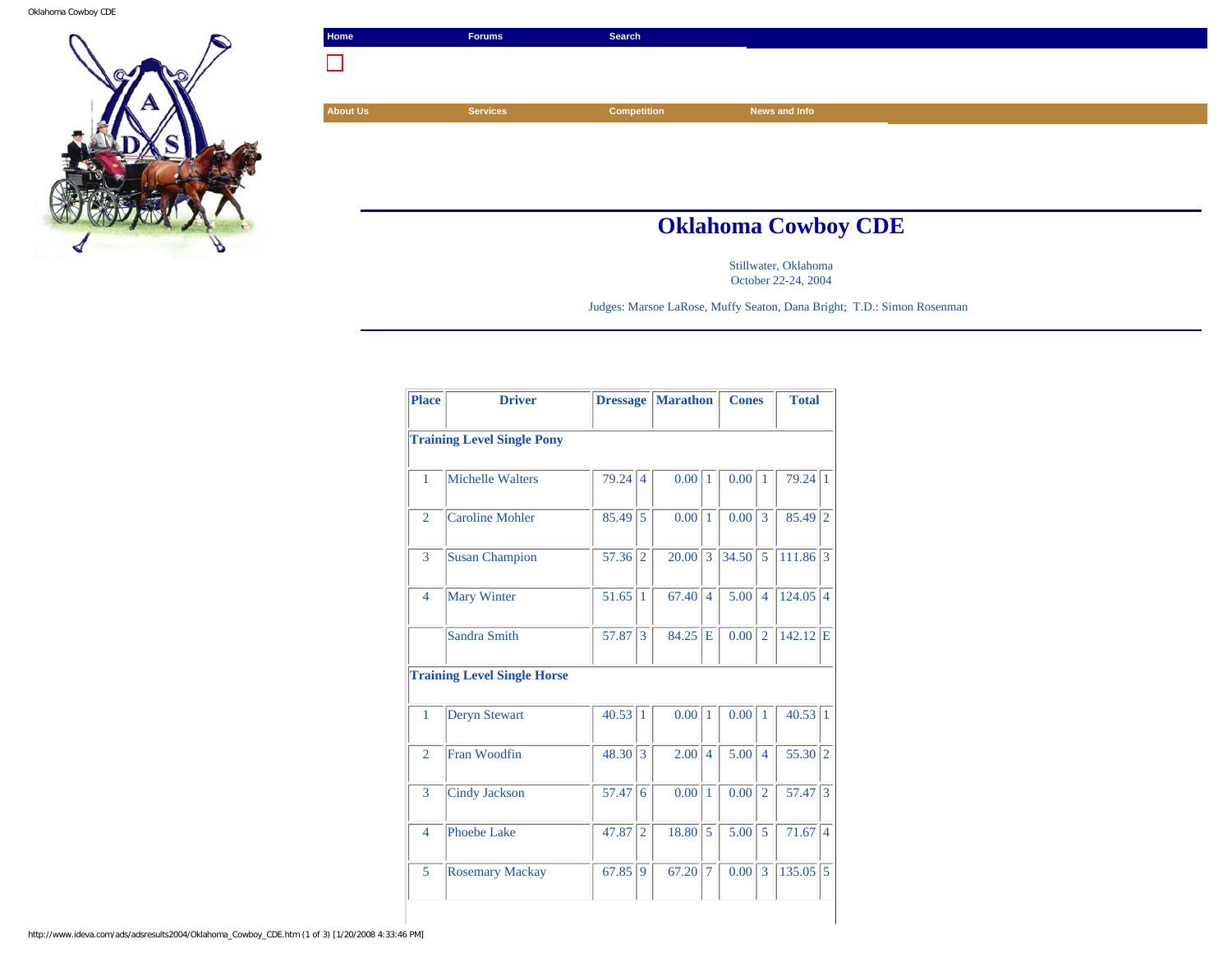|                | <b>Terry Arnold</b>                   | 61.86     | 7               | $0.00$  1   |                | 19.38       | l E            | $81.24$ E             |                             |
|----------------|---------------------------------------|-----------|-----------------|-------------|----------------|-------------|----------------|-----------------------|-----------------------------|
|                | <b>Pam Farmer</b>                     | 64.19     | 8               | $84.00$ E   |                | 15.50       | 6              | $163.69$ E            |                             |
|                | Marjean McIntyre                      | 51.99 4   |                 | 23.60       | 6              |             | W              |                       |                             |
|                | <b>Carol Muckleroy</b>                | 52.80     | 5               | 84.00       | Е              |             | W              |                       |                             |
|                | <b>Training Level Pair Horses</b>     |           |                 |             |                |             |                |                       |                             |
| 1              | Lew Smith                             | 54.44     | $\vert$ 1       | 7.00 1      |                | $60.00$   1 |                | $121.44$ <sup>1</sup> |                             |
|                | <b>Preliminary Level Single Pony</b>  |           |                 |             |                |             |                |                       |                             |
| 1              | <b>Bill Peacock</b>                   | 42.64     | 1               | 46.46 1     |                | 0.00        | 1              | 89.10 1               |                             |
| 2              | <b>Linda Earley</b>                   | 54.85     | 3               | 103.90      | $\overline{2}$ | 5.00        | $\overline{4}$ | 163.75                | $\overline{2}$              |
| 3              | <b>Ruth Graves</b>                    | 52.00     | 2               | 120.81      | 3              | 1.00        | 2              | $173.81$ 3            |                             |
| 4              | <b>Mary Davis</b>                     | 58.80     | $\overline{4}$  | 225.34      | $\overline{4}$ | 26.50       | 6              | $310.64$ 4            |                             |
|                | <b>Cathy Merritt</b>                  | 62.92     | 5               | 281.67      | E              | 5.00        | 3              | 349.59 E              |                             |
|                | <b>Earl Morris</b>                    | 71.65     | 6               | 281.67      | E              | 16.50       | 5              | 369.82 E              |                             |
|                | <b>Preliminary Level Pair Pony</b>    |           |                 |             |                |             |                |                       |                             |
|                |                                       |           |                 |             |                |             |                |                       |                             |
| 1              | Jerry Benge                           | 73.91     | $\mathbf{1}$    | 69.43       | $\overline{2}$ | 11.00       | $\mathbf{1}$   | 154.34 1              |                             |
| 2              | <b>Rob McCartney</b>                  | 76.39     | $\overline{2}$  | $62.85$   1 |                | 15.50       | $\overline{2}$ | $154.74$ 2            |                             |
|                | <b>Preliminary Level Single Horse</b> |           |                 |             |                |             |                |                       |                             |
| 1              | <b>Drew Callahan</b>                  | 55.96 1   |                 | $57.19$  2  |                | 8.50        | $\mathbf{1}$   | 121.65                |                             |
| $\overline{2}$ | <b>Barbara Kirby</b>                  | 58.16     | $\vert 3 \vert$ | 49.68 1     |                | 25.50       | $\overline{5}$ | 133.34                | $\vert$ 1<br>$\overline{2}$ |
| 3              | Jerry Mathews                         | 57.17     | $ 2\rangle$     | 93.97       | 3              | 10.00       | 3              | $161.14$ 3            |                             |
| 4              | <b>Ron Carlson</b>                    | $71.04$ 5 |                 | $206.95$ 4  |                | 16.00       | $\overline{4}$ | 293.99                | $\overline{4}$              |